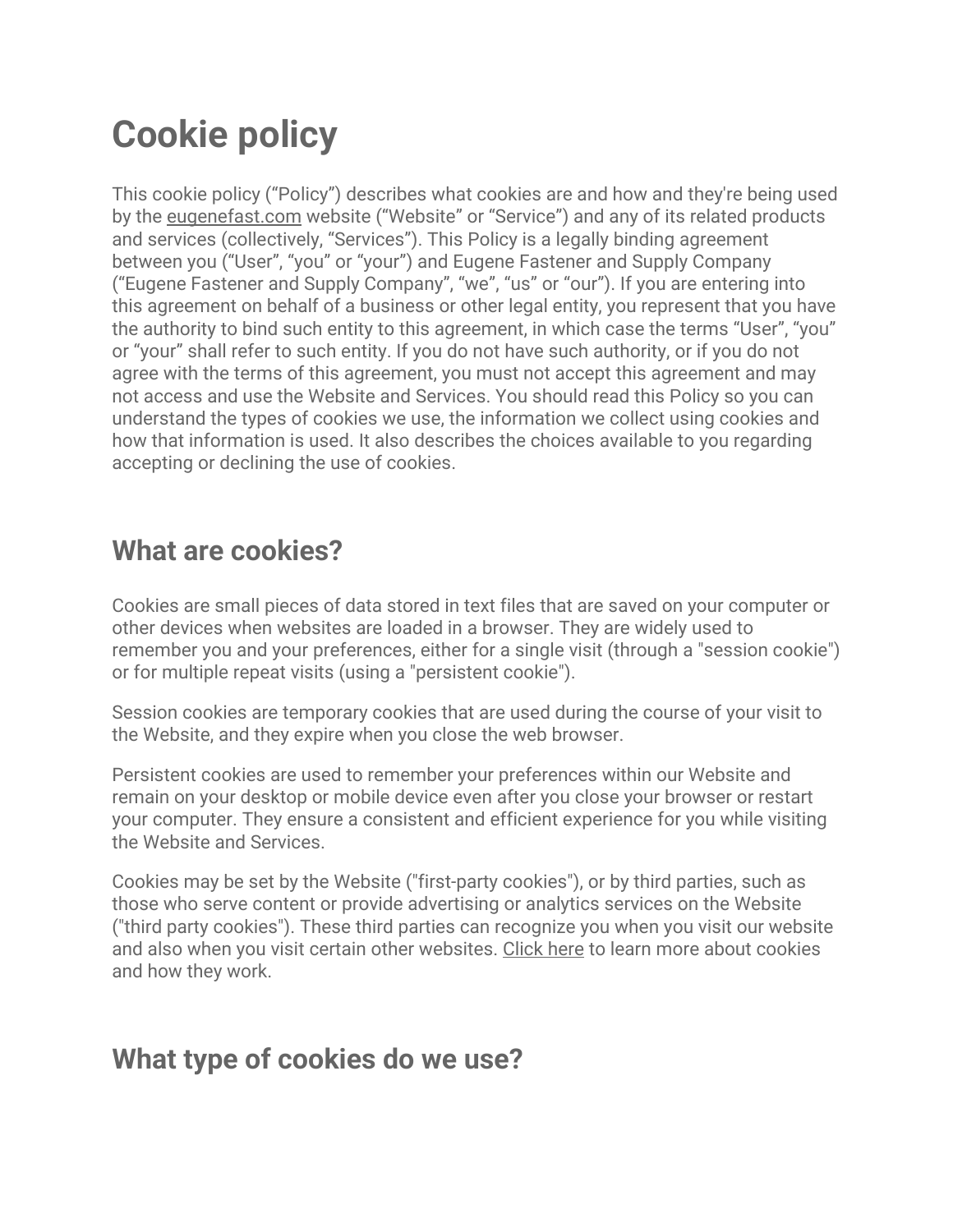#### **Necessary cookies**

Necessary cookies allow us to offer you the best possible experience when accessing and navigating through our Website and using its features. For example, these cookies let us recognize that you have created an account and have logged into that account to access the content.

#### **Functionality cookies**

Functionality cookies let us operate the Website and Services in accordance with the choices you make. For example, we will recognize your username and remember how you customized the Website and Services during future visits.

#### **Analytical cookies**

These cookies enable us and third party services to collect aggregated data for statistical purposes on how our visitors use the Website. These cookies do not contain personal information such as names and email addresses and are used to help us improve your user experience of the Website.

#### **Advertising cookies**

Advertising cookies allow us and third parties serve relevant ads to you more effectively and help us collect aggregated audit data, research, and performance reporting for advertisers. They also enable us to understand and improve the delivery of ads to you and know when certain ads have been shown to you.

Your web browser may request advertisements directly from ad network servers, these networks can view, edit, or set their own cookies, just as if you had requested a web page from their website.

Although we do not use cookies to create a profile of your browsing behavior on third party websites, we do use aggregate data from third parties to show you relevant, interest-based advertising. We do not provide any personal information that we collect to advertisers.

### **Do we use web beacons or tracking pixels?**

Our emails may contain a "web beacon" (or "tracking pixel") to tell us whether our emails are opened and verify any clicks through to links or advertisements within the email.

We may use this information for purposes including determining which of our emails are more interesting to users and to query whether users who do not open our emails wish to continue receiving them.